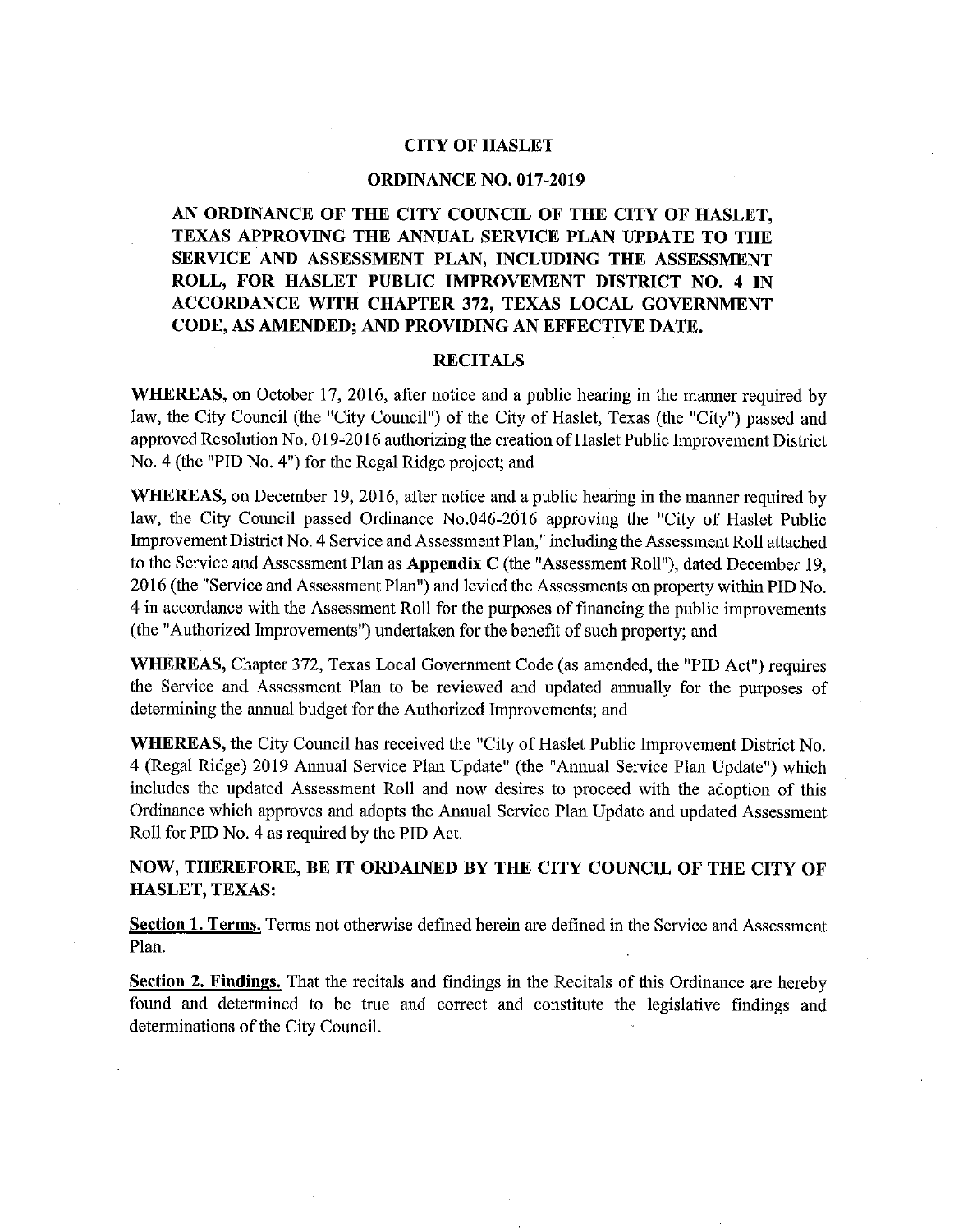Section 3. Assessment Plan. The Annual Service Plan Update, including the updated Assessment Roll contained therein, in the form attached as **Exhibit A** is hereby approved and the same is are incorporated as part of this Ordinance as if fully set forth in the body of this Ordinance.

Section 4. Severability. If any provision, section, subsection, sentence, clause, or phrase of this Ordinance, or the application of same to any person or set of circumstances is for any reason held to be unconstitutional, void, or invalid, the validity of the remaining portions of this Ordinance or the application to other persons or sets of circumstances shall not be affected thereby, it being the intent of the governing body of the City in adopting this Ordinance that no portion hereof, or provision or regulation contained herein shall become inoperative or fail by reason of any unconstitutionality, voidness, or invalidity of any other portion hereof, and all provisions of this Ordinance are declared to be severable for that purpose.

Section 5. Effective Date. This Ordinance shall take effect immediately from and after its passage in accordance with applicable law.

#### DULY PASSED AND APPROVED BY THE CITY COUNCIL OF THE CITY OF HASLET, TEXAS, THE 5<sup>th</sup> DAY OF AUGUST, 2019.



**CITY OF HASLET** 

Gol dem

**BOB GOLDEN MAYOR** 

ATTEST:

Istrehanan

DIANNA BUCHANAN, TRMC **CITY SECRETARY**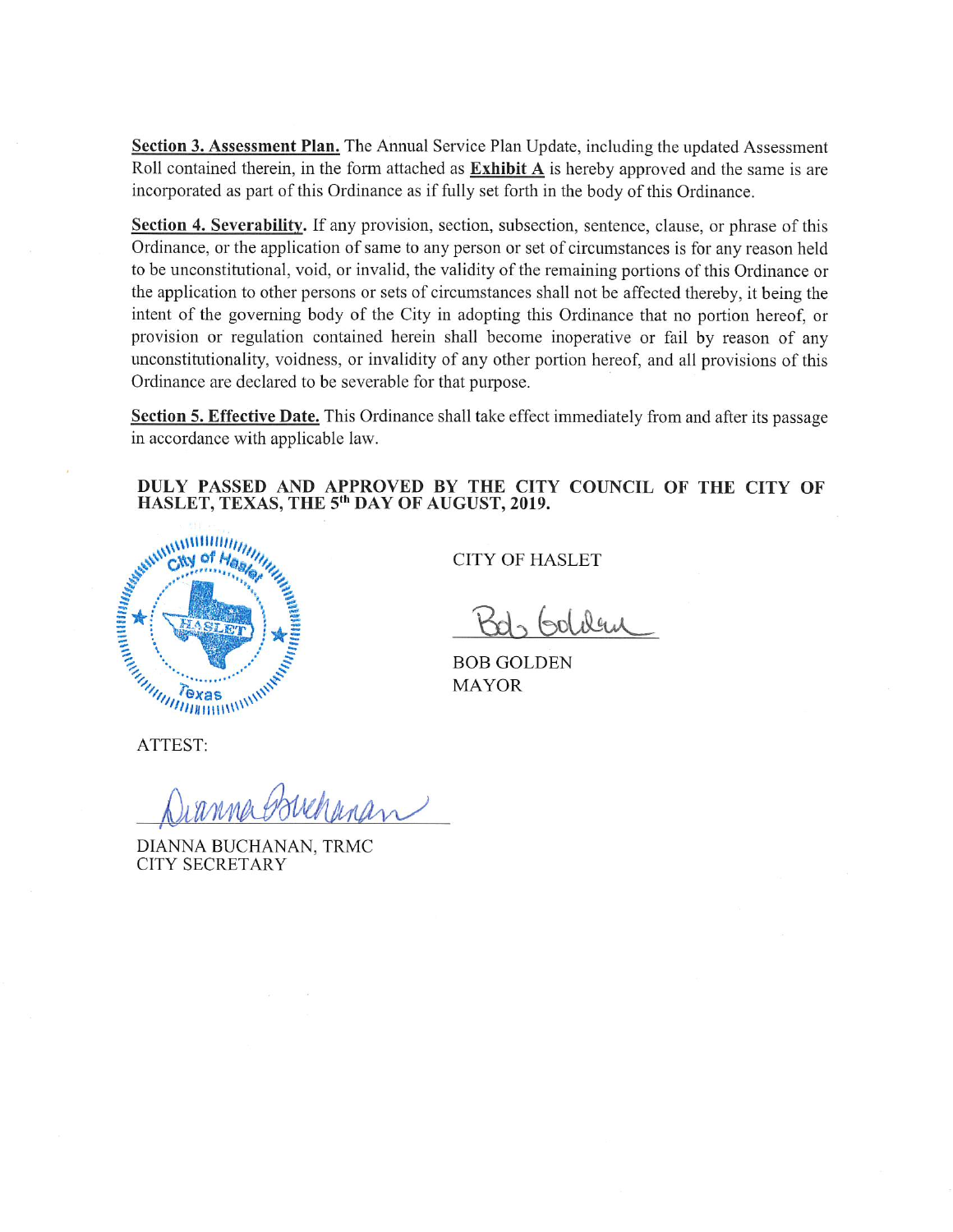# Exhibit A

**Annual Service Plan Update** 

 $\hat{\boldsymbol{\theta}}$ 

[Remainder of page left intentionally blank.]

 $\alpha = \sqrt{2}$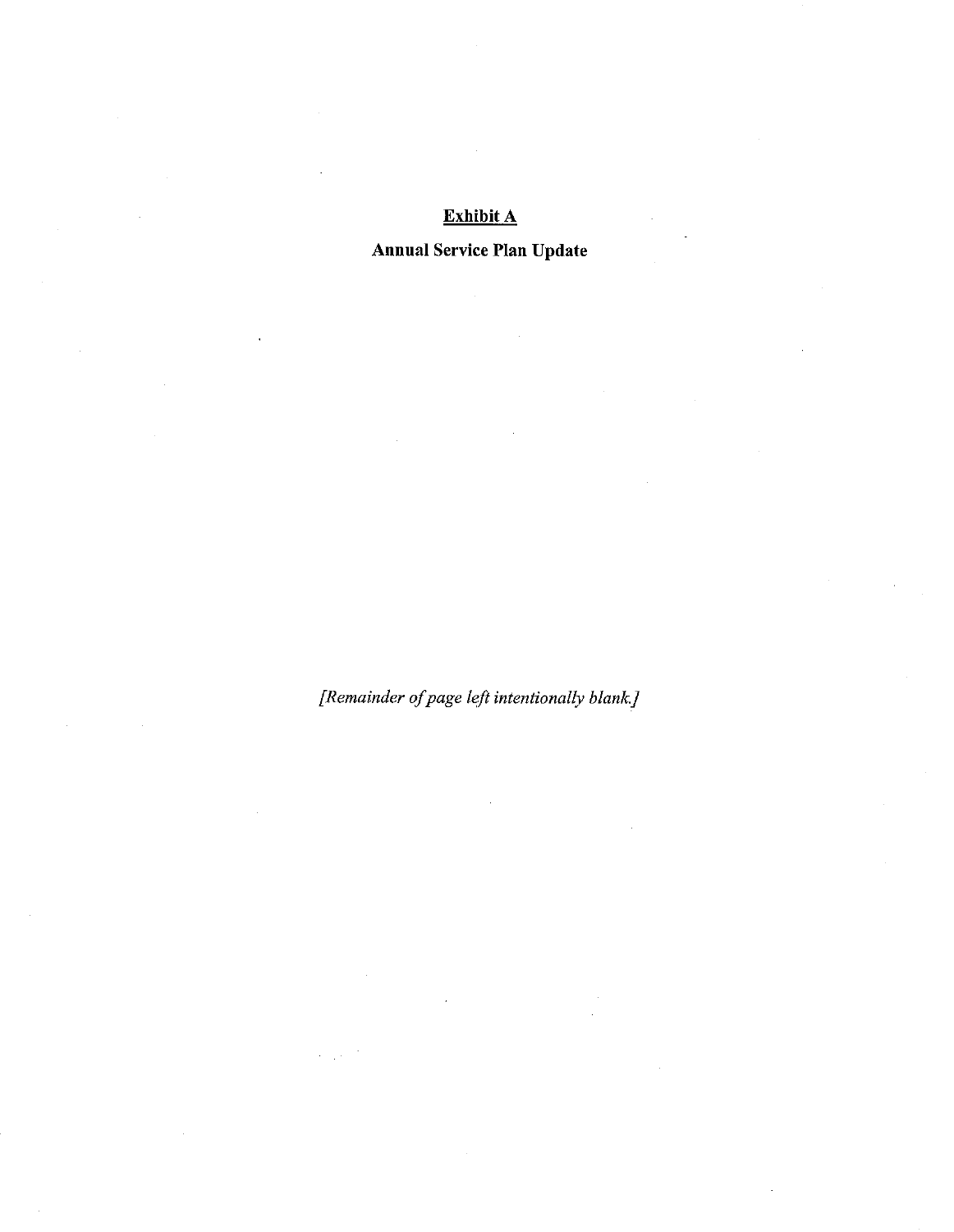

# CITY OF HASLET PUBLIC IMPROVEMENT DISTRICT NO. 4 (REGAL RIDGE) 2019 ANNUAL SERVICE PLAN UPDATE

AUGUST 5, 2019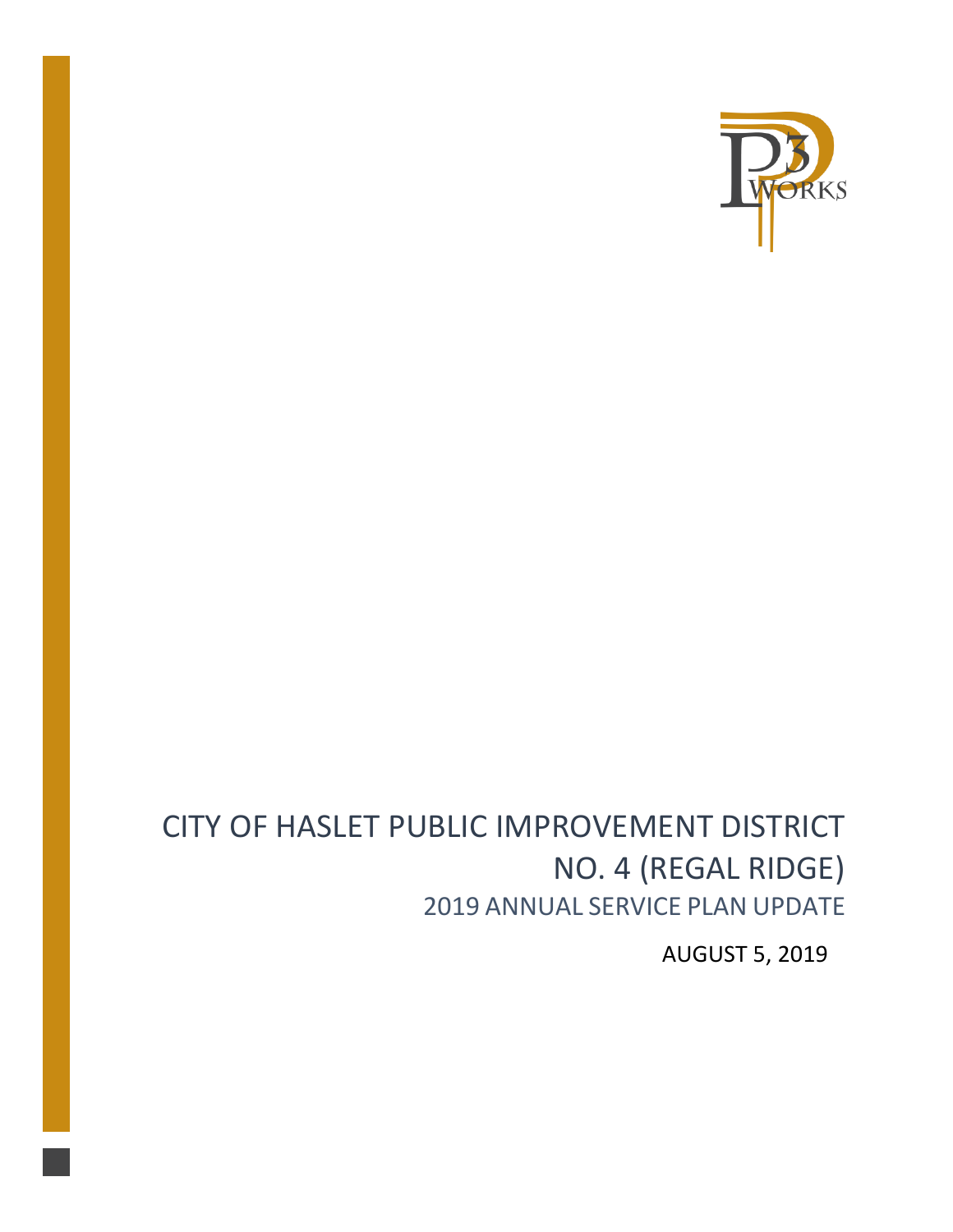## **INTRODUCTION**

Capitalized terms used in this Annual Service Plan Update shall have the meanings set forth in the original Service and Assessment Plan or the Reimbursement Agreement, as applicable.

PID No. 4 was created pursuant to the PID Act, by Resolution No. 019-2016 of the City Council on October 17, 2016 to finance certain public improvement projects for the benefit of the property in PID No. 4.

On December 19, 2016, the City Council adopted and approved the Service and Assessment Plan for PID No. 4 by Ordinance No. 046-2016, including an Assessment Roll, and levied Assessments on property within PID No. 4 to finance the Authorized Improvements for the benefit of such property. The Assessment Roll identifies the Assessments on each Parcel within PID No. 4, based on the method of Assessment identified in the Service and Assessment Plan. Additionally, the City and the Developer entered into the PID Reimbursement Agreement to provide for the payment or reimbursement of costs of the Authorized Improvements. Under the terms of the PID Reimbursement Agreement, the Developer is entitled to receive payments in the principal amount of \$2,982,000.00, plus simple interest on the unpaid principal balance at the rate of 6.00% per year for the first five years after the Trigger Date and 5.00% per annum thereafter.

The Service and Assessment Plan identifies the Authorized Improvements to be constructed, the costs of the Authorized Improvements, the indebtedness to be incurred for the Authorized Improvements, and the manner of assessing the property in PID No. 4 for the costs of the Authorized Improvements. Pursuant to the PID Act, the Service and Assessment Plan must be reviewed and updated annually. This document is the Annual Service Plan Update for 2019. This 2019 Annual Service Plan Update also updates the Assessment Roll for 2019.

The PID Act requires the Assessment Roll to state the Assessment against each Parcel of Assessed Property determined by the method chosen by the City. The Assessment against each Parcel of Assessed Property must be sufficient to pay the share of the Actual Costs of the Authorized Improvements apportioned to such Parcel and cannot exceed the special benefit conferred on the Parcel by the Authorized Improvements. The update to the Assessment Roll for PID No. 4 is included in this Annual Service Plan Update as **Exhibit A**.

PID No. 4 is being developed in one phase. The Trigger Date, as defined and described below, for PID No. 4 has not occurred; therefore, collection of the Assessments has not begun on Parcels within PID No. 4. Parcels within PID No. 4 will each pay for their pro rata share of the annual Administrative Expense for the entirety of PID No. 4.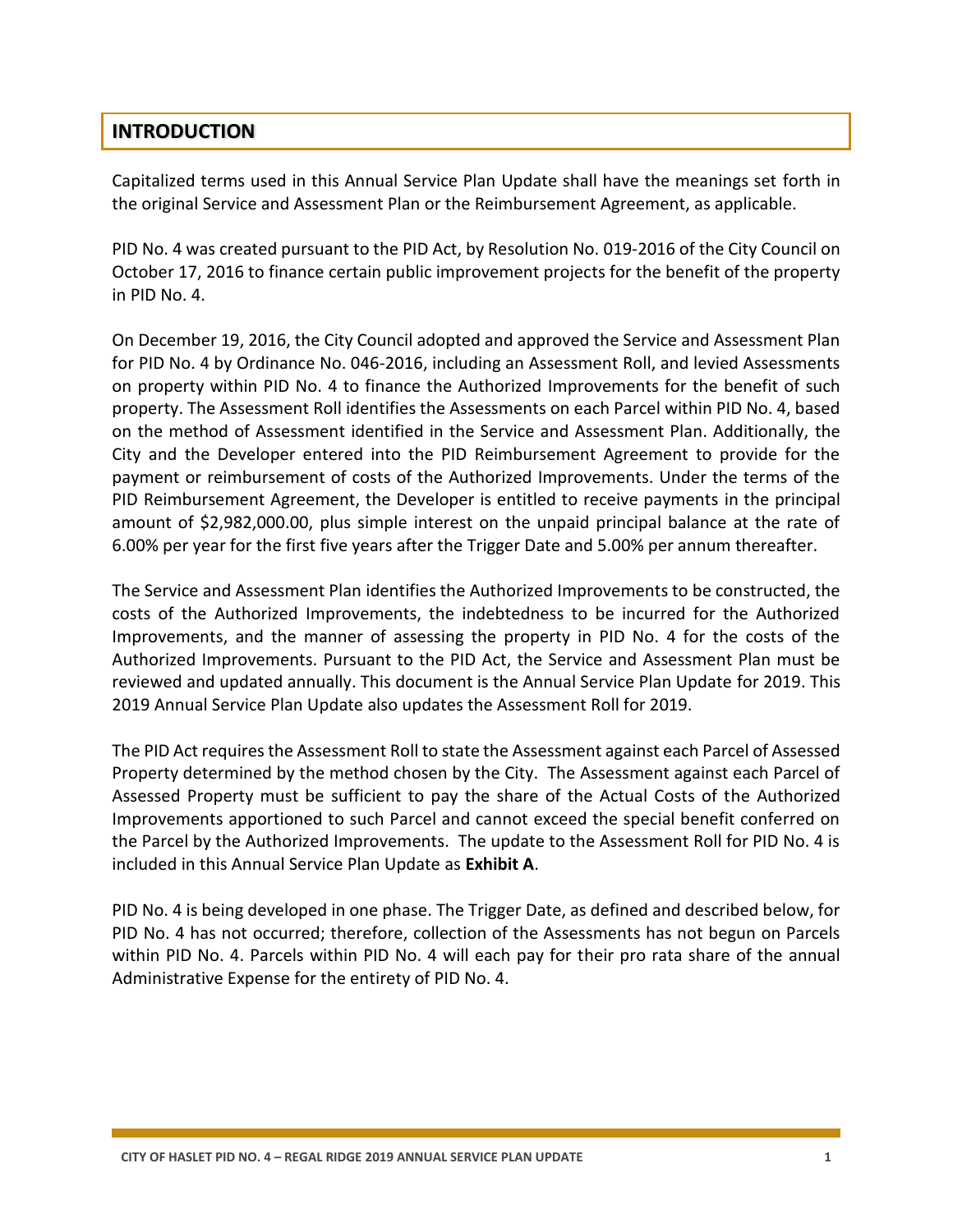## **TRIGGER DATE**

This Annual Service Plan Update amends the definition of "Trigger Date" to mean: (i) if, before January 1 of the then current year, Authorized Improvements have been accepted by the City as evidenced by a letter stating the same issued by the City Public Works Department, or their designee, and the final plat that includes those Authorized Improvements has been recorded in the real property records of Tarrant County, Texas, then Assessments will be due January 31st of the following year, or (ii) if, on or after January 1 of the then current year, Authorized Improvements have been accepted by the City as evidenced by a letter stating the same issued by the City Public Works Department or their designee, and the final plat that includes those Authorized Improvements has been recorded in the real property records of Tarrant County, Texas, then the Assessments will be due on the second January 31st after the final plat is recorded and Authorized Improvements are accepted.

#### **PARCEL SUBDIVISION**

PID No. 4 has no recorded plats.

## **LOT AND HOME SALES**

No Lots or homes have been sold in PID No. 4.

### **OUTSTANDING ASSESSMENT**

PID No. 4 has an outstanding Assessment of \$2,982,000.

### **ANNUAL INSTALLMENT DUE 1/31/2020**

- **Principal and Interest** Pursuant to the PID Reimbursement Agreement, the Annual Installment shall include interest on the unpaid principal amount of the Assessment at a rate of 6.00% per annum for the first five years after the Trigger Date and 5.00% per annum thereafter, simple interest. Interest shall begin to accrue the January  $1<sup>st</sup>$  after the Trigger Date has been met. The Trigger Date has not yet occurred; therefore, no principal and interest are due 1/31/2020.
- **Administrative Expenses** The cost of administering PID No. 4 and collecting the Annual Installments shall be paid for pro rata by each Parcel based on the amount of outstanding Assessments. The total Administrative Expenses for PID No. 4 is \$15,000.00.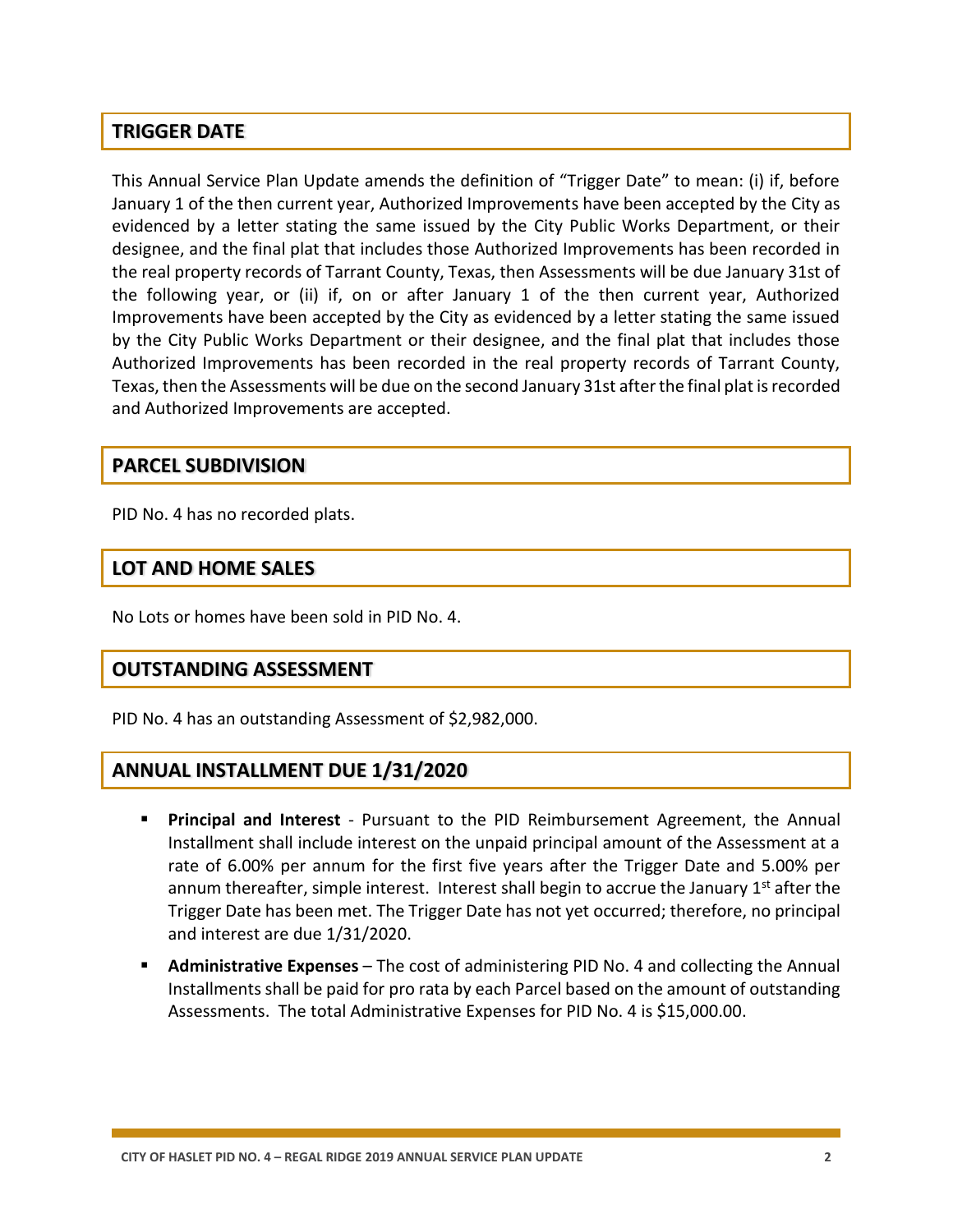| <b>Due January 31, 2020</b> |  |             |  |  |  |  |  |  |
|-----------------------------|--|-------------|--|--|--|--|--|--|
| Principal                   |  |             |  |  |  |  |  |  |
| Interest                    |  |             |  |  |  |  |  |  |
| Administrative Expenses     |  | 15,000.00   |  |  |  |  |  |  |
| <b>Total</b>                |  | \$15,000.00 |  |  |  |  |  |  |

# **PREPAYMENT OF ASSESSMENTS IN FULL**

No full prepayments have occurred within PID No. 4.

## **PARTIAL PREPAYMENT OF ASSESSMENTS**

No partial prepayments have occurred within PID No. 4.

# **BUDGET FOR CONSTRUCTION OF AUTHORIZED IMPROVEMENTS**

The Authorized Improvements consist of excavation & grading, sanitary sewer, water, storm drainage, road, soft costs, and PID Creation Costs. Per the Developer, the estimated cost of the Authorized Improvements remains unchanged at \$3,478,000.00, as shown in the table below. Construction is expected to commence in the 3<sup>rd</sup> quarter of 2019.

| <b>Authorized Improvements</b>  |    | Costs     |
|---------------------------------|----|-----------|
| <b>Excavation &amp; Grading</b> | \$ | 500,000   |
| <b>Sanitary Sewer</b>           |    | 312,000   |
| Water                           |    | 280,000   |
| <b>Storm Drainage</b>           |    | 700,000   |
| Road                            |    | 1,327,000 |
| Soft Costs                      |    | 284,000   |
| <b>PID Creation Costs</b>       |    | 75,000    |
| <b>Total</b>                    | S  | 3,478,000 |

*Note: The budget for the Authorized Improvements will be adjusted in future Annual Service Plan Updates as the Authorized Improvements are constructed and the actual costs of the Authorized Improvements can be determined.*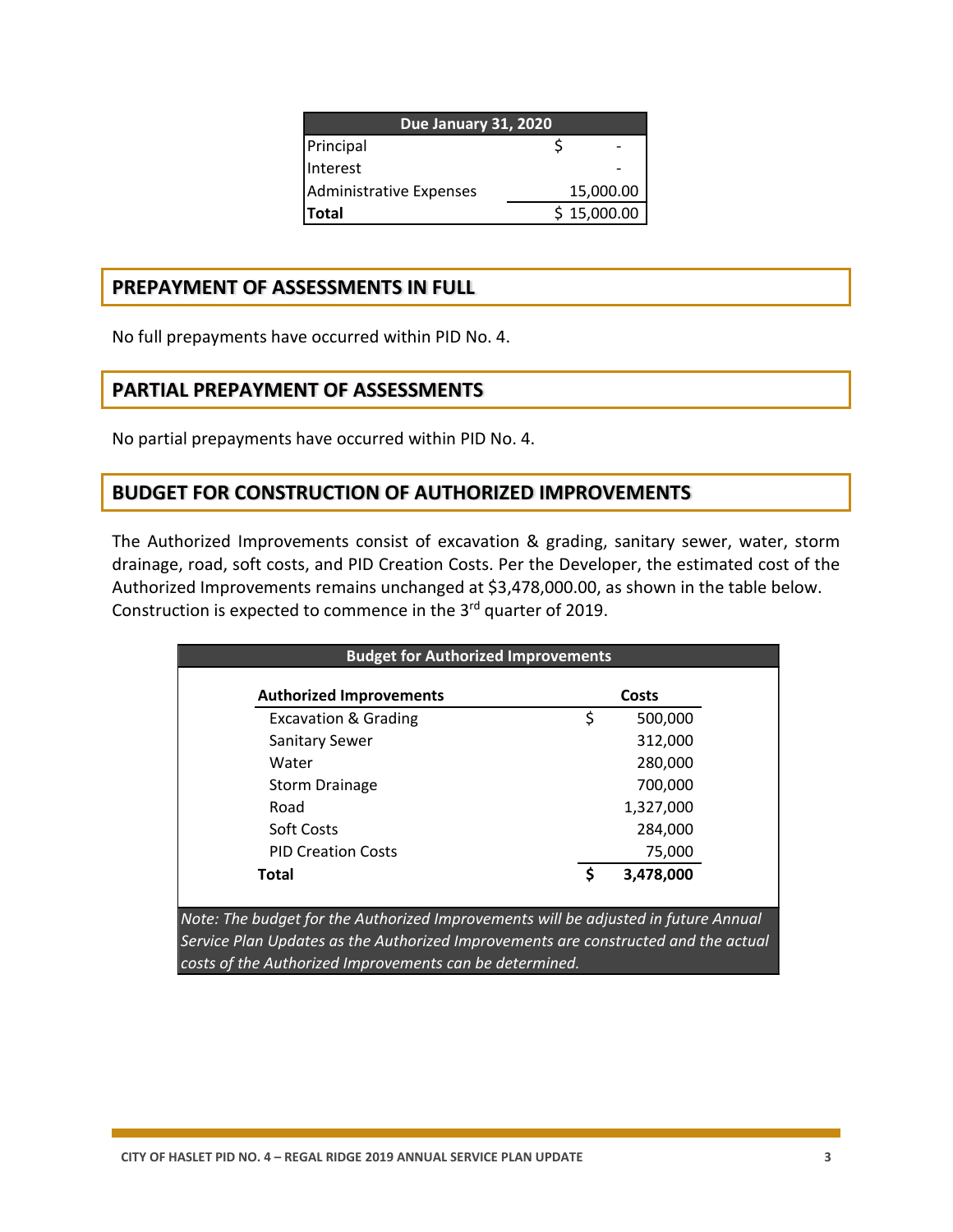# **SERVICE PLAN - FIVE YEAR BUDGET FORECAST**

The Act requires the annual indebtedness and projected costs for the Authorized Improvements to be reviewed and updated in the Annual Service Plan Update, and the projection shall cover a period of not less than five years.

| <b>Five Year Budget Projection</b> |                         |           |                          |           |           |           |                          |           |                          |           |                          |
|------------------------------------|-------------------------|-----------|--------------------------|-----------|-----------|-----------|--------------------------|-----------|--------------------------|-----------|--------------------------|
| <b>Installments Due</b>            |                         | 1/31/2020 |                          | 1/31/2021 |           | 1/31/2022 |                          | 1/31/2023 |                          | 1/31/2024 |                          |
| Principal*                         | (1)                     |           | $\overline{\phantom{a}}$ |           | $\sim$    |           | $\overline{\phantom{a}}$ |           | ۰                        | Ŝ         | $\overline{\phantom{a}}$ |
| Interest*                          | (2)                     | Ś         | $\overline{\phantom{a}}$ | Ŝ         | $\sim$    | Ś         | $\sim 100$               |           | $\overline{\phantom{a}}$ | Ŝ         | $\overline{\phantom{a}}$ |
| <b>Administrative Costs</b>        | (3)                     | S.        | 15.000.00                | -S        | 15.000.00 | Ŝ.        | 15.000.00 \$             |           | 15,000.00                | S.        | 15,000.00                |
| <b>Total Annual Installment</b>    | $(4) = (1) + (2) + (3)$ | \$        | 15,000.00                | - S       | 15,000.00 | Ŝ.        | 15,000.00                | - \$      | 15,000.00                | Ŝ         | 15,000.00                |

\* Principal and Interest will be due following the Trigger Date.

# **ASSESSMENT ROLL**

The list of current Parcels within PID No. 4, the corresponding total Assessments, and current Annual Installment are shown on the Assessment Roll attached hereto as **Exhibit A**. Annual Installments will commence for each Parcel beginning on the Trigger Date as defined in this Annual Service Plan Update. The estimated yearly Annual Installment for an individual platted Lot that has reached the Trigger Date is attached hereto as **Exhibit B**.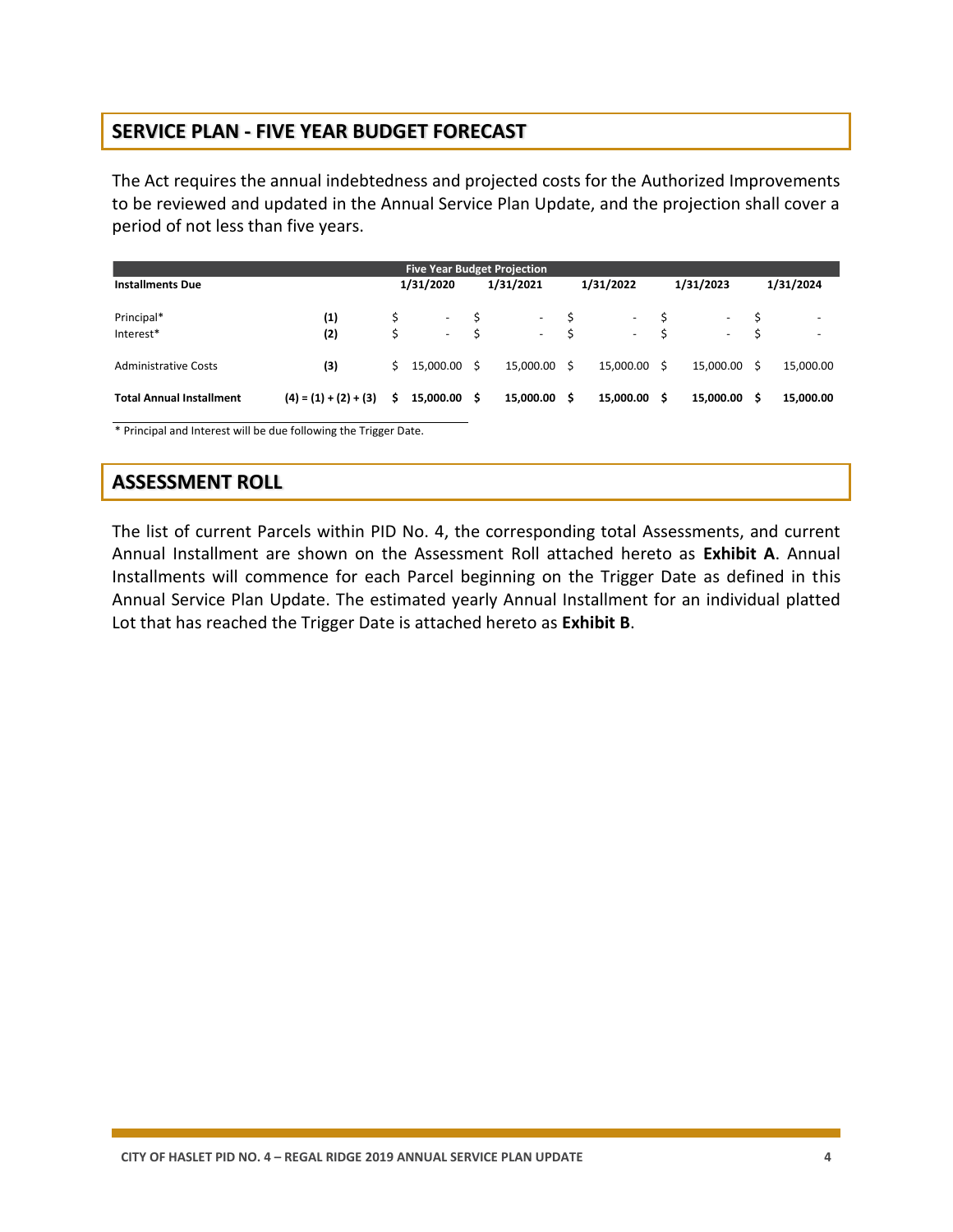# **EXHIBIT A – ASSESSMENT ROLL**

| <b>Parcel ID</b> | Lot Type               | <b>Oustanding Assessment</b> | Installment Due 1/31/2020 |
|------------------|------------------------|------------------------------|---------------------------|
| 04898575         | Undeveloped Land       | 949,599                      | 4,776.65                  |
| 42239191         | Undeveloped Land       | 2,032,401                    | 10,223.35                 |
| 42239166         | Non-Benefited Property |                              |                           |
| 42239174         | Non-Benefited Property |                              |                           |
| 42239158         | Non-Benefited Property |                              |                           |
| 42239140         | Non-Benefited Property |                              |                           |
| 42239182         | Non-Benefited Property |                              |                           |
| <b>Total</b>     |                        | 2,982,000                    | 15,000.00                 |